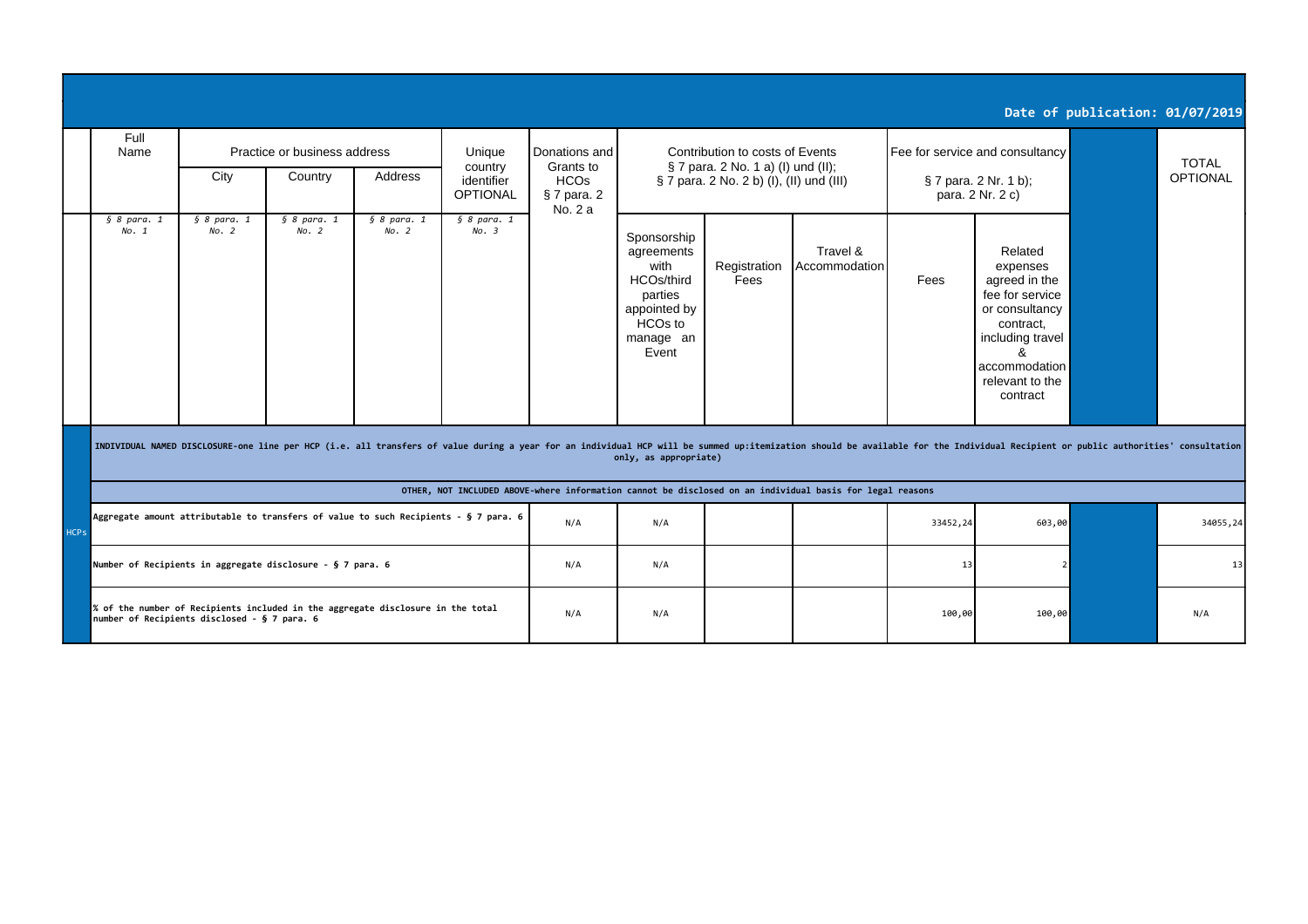|             | Full<br>Name                                                                                                                                                                                                                                            | Practice or business address<br>Address<br>City<br>Country                      |                              |                                    | Unique<br>country<br>identifier<br><b>OPTIONAL</b> | Donations and<br>Grants to<br><b>HCOs</b><br>§ 7 para. 2<br>No. 2 a | Contribution to costs of Events<br>§ 7 para. 2 No. 1 a) (I) und (II);<br>§ 7 para. 2 No. 2 b) (I), (II) und (III)       |                      |                           | Fee for service and consultancy<br>§ 7 para. 2 Nr. 1 b);<br>para. 2 Nr. 2 c) |                                                                                                                                                                 |  | <b>TOTAL</b><br><b>OPTIONAL</b> |
|-------------|---------------------------------------------------------------------------------------------------------------------------------------------------------------------------------------------------------------------------------------------------------|---------------------------------------------------------------------------------|------------------------------|------------------------------------|----------------------------------------------------|---------------------------------------------------------------------|-------------------------------------------------------------------------------------------------------------------------|----------------------|---------------------------|------------------------------------------------------------------------------|-----------------------------------------------------------------------------------------------------------------------------------------------------------------|--|---------------------------------|
|             | § 8 <i>para</i> . 1<br>No. 1                                                                                                                                                                                                                            | § 8 <i>para</i> . 1<br>No. 2                                                    | § 8 <i>para</i> . 1<br>No. 2 | $\overline{\S}$ 8 para. 1<br>No. 2 | § 8 <i>para</i> . 1<br>No. 3                       |                                                                     | Sponsorship<br>agreements<br>with<br>HCOs/third<br>parties<br>appointed by<br>HCO <sub>s</sub> to<br>manage an<br>Event | Registration<br>Fees | Travel &<br>Accommodation | Fees                                                                         | Related<br>expenses<br>agreed in the<br>fee for service<br>or consultancy<br>contract,<br>including travel<br>ጼ<br>accommodation<br>relevant to the<br>contract |  |                                 |
|             | INDIVIDUAL NAMED DISCLOSURE-one line per HCO (i.e. all transfers of value during a year for an individual HCO will be summed up:itemization should be available for the Individual Recipient or public authorities' consultati<br>only, as appropriate) |                                                                                 |                              |                                    |                                                    |                                                                     |                                                                                                                         |                      |                           |                                                                              |                                                                                                                                                                 |  |                                 |
|             | OTHER, NOT INCLUDED ABOVE-where information cannot be disclosed on an individual basis for legal reasons                                                                                                                                                |                                                                                 |                              |                                    |                                                    |                                                                     |                                                                                                                         |                      |                           |                                                                              |                                                                                                                                                                 |  |                                 |
| <b>HCOs</b> | Aggregate amount attributable to transfers of value to such Recipients - § 7 para. 6                                                                                                                                                                    |                                                                                 |                              |                                    |                                                    |                                                                     |                                                                                                                         |                      |                           | 27400,00                                                                     |                                                                                                                                                                 |  | 27400,00                        |
|             |                                                                                                                                                                                                                                                         | Number of Recipients in aggregate disclosure - § 7 para. 6                      |                              |                                    |                                                    |                                                                     |                                                                                                                         |                      |                           |                                                                              |                                                                                                                                                                 |  | 5 <sup>1</sup>                  |
|             | number of Recipients disclosed - § 7 para. 6                                                                                                                                                                                                            | % of the number of Recipients included in the aggregate disclosure in the total |                              |                                    |                                                    |                                                                     |                                                                                                                         | 100,00               |                           |                                                                              | N/A                                                                                                                                                             |  |                                 |